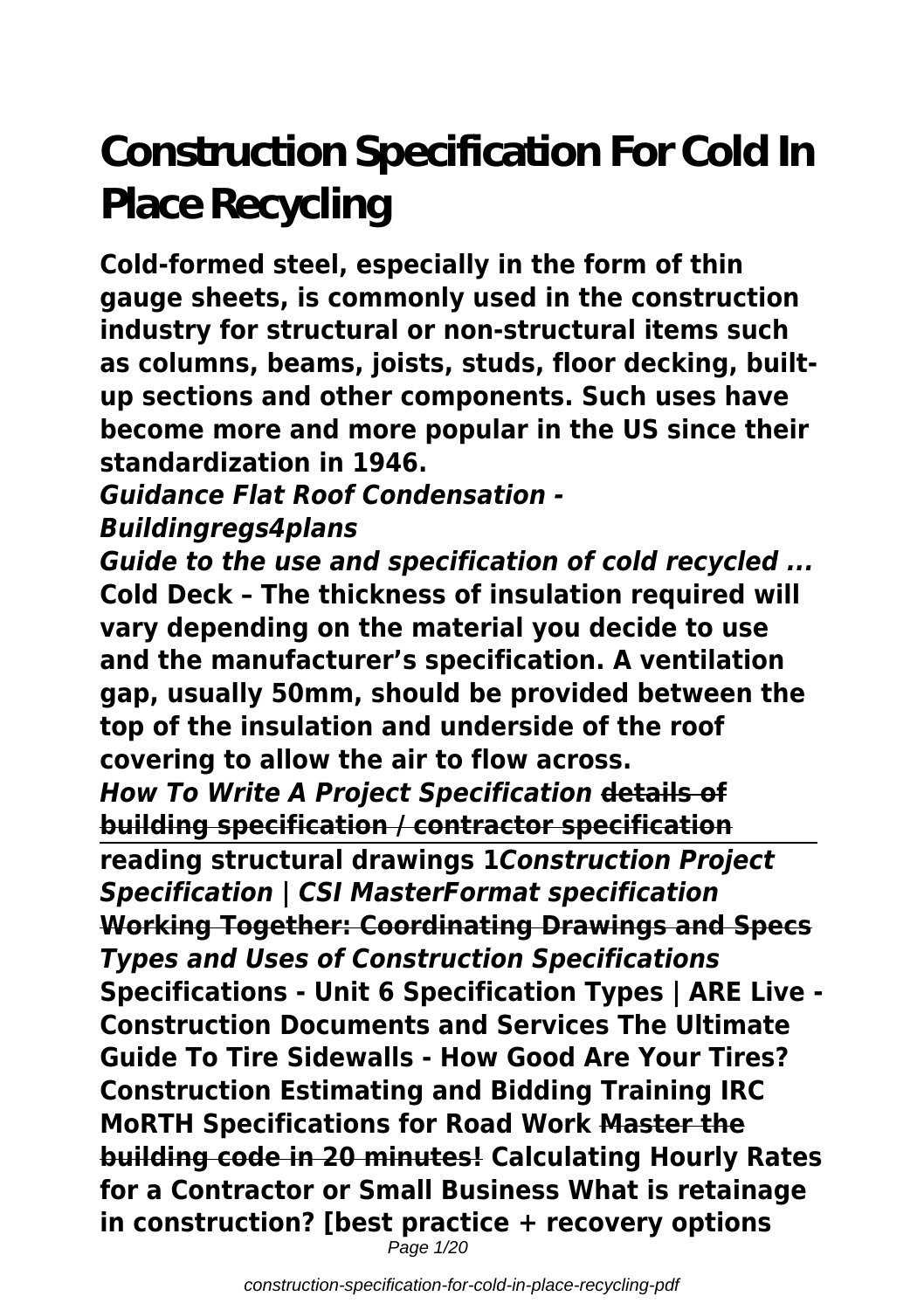**2020] Measure pitch/grade/slope/taper Asphalt Paving Inspection (Part 1) Introduction to Using an Architect and Engineers Scale 7. Risks involved in Construction | Habibi Coin How To Calculate Work In Progress For A Construction Company Different types of Estimation in Building construction How To: Reading Construction Blueprints \u0026 Plans | #1 How to Measure Bodies \u0026 Clothes (What is a Spec Sheet?)**

**SPECIFICATIONS FOR FIRST CLASS BUILDING Standard Construction Specifications** *Manual J Load Calculations for Heating \u0026 Cooling* **What is in a Specification Book for a Custom Home or Whole House Remodel? Important tables of morth 5th edition you must know CSI Masterformat Mpsc Civil Pre 2020||Specifications for Building Bricks/(IS 1077 :1992)** *Construction Specification For Cold In* **EXTENT OF INSULATION - Cold Thermal Insulation Specification. 1) Insulation around valves and instrument shall be provided so that insulation does not interfere its operation. 2) All pipes, valves, flanges, and fittings shall be insulated. 3) Valves shall be insulated up to the packing gland.**

#### *Cold Thermal Insulation Specification*

**Cold Deck – The thickness of insulation required will vary depending on the material you decide to use and the manufacturer's specification. A ventilation gap, usually 50mm, should be provided between the top of the insulation and underside of the roof covering to allow the air to flow across.**

*Building Regulations: New Roofs - Thermal resistance*

Page 2/20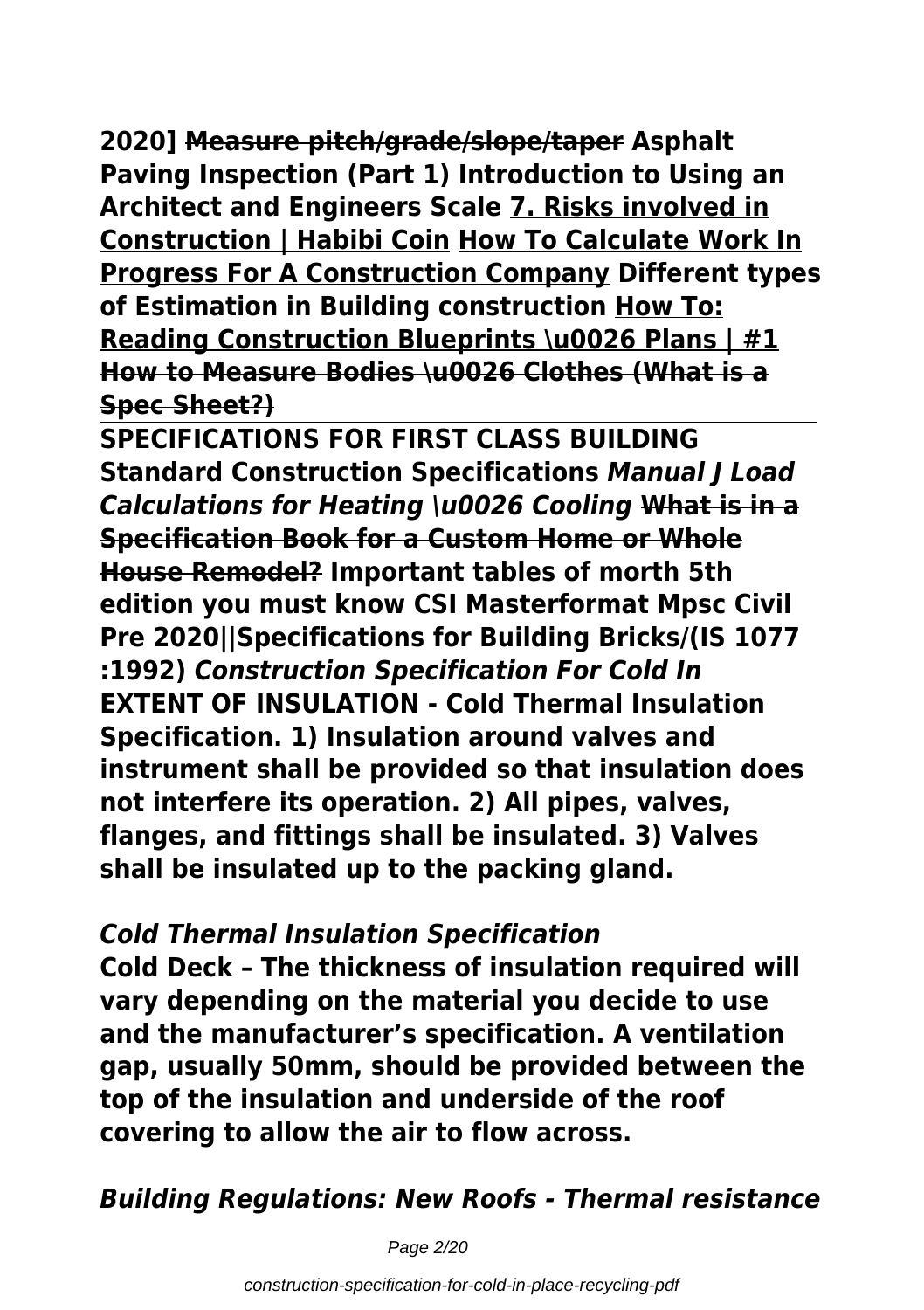#### *...*

**For the purpose of this specification, the following definitions apply: CL mix means cold mixed, cold laid, open or dense graded bituminous mix. Fat Spot means an area of pavement substantially blacker than the surrounding pavement. Segregation means a condition of the pavement characterized by areas with comparatively coarser or finer**

#### *CONSTRUCTION SPECIFICATION FOR COLD MIXED, COLD LAID, OPEN ...*

**Cold store floors Early age thermal shrinkage of cold store floors can be reduced by following a programme of cooling the enclosed environment to the operating temperature. The Second Edition (2007) of the IACSC Guide 'Guidelines for the Design, Construction, Specification and Fire Management of Insulated Envelopes for Temperature Controlled Environments' suggests the following programme:**

#### *Cold store floors*

**Download Technical datasheets and 3 part specifications for Cold Storage Rooms with SmartBuilding Index, the resource construction industry professionals rely on to help with critical decision-making (CSI MasferFormat Division 13 21 26) CMD Group is a ConstructConnect® company.**

#### *Cold Storage Rooms Technical Specifications* **• Cold Deck Flat Roof The thickness of insulation required will vary depending on the material you decide to use and the manufacturer's specification. A ventilation gap, usually 50mm, should be...**

Page 3/20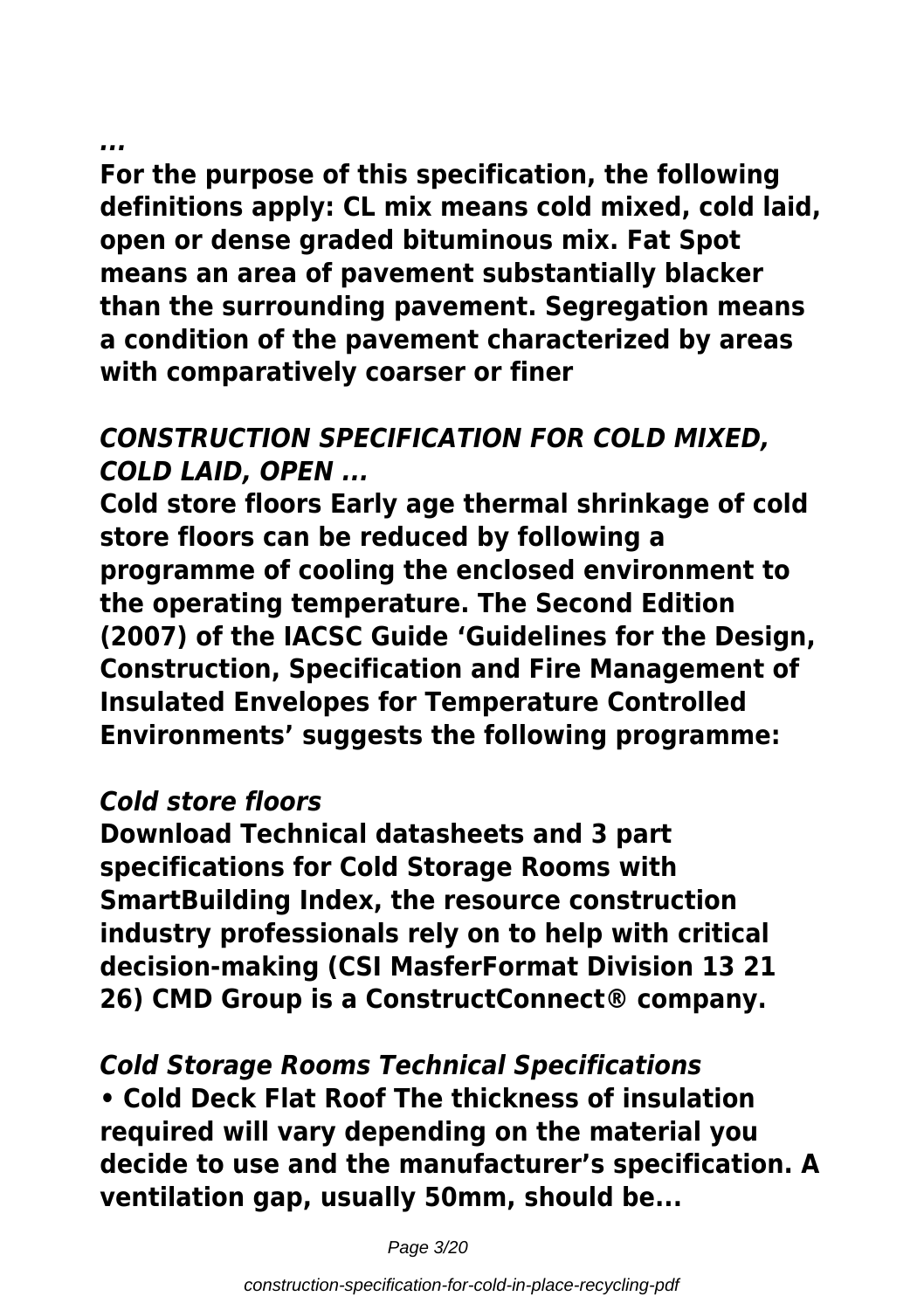*Technical guidance and advice on Warm & Cold Roofs* **Construction Specifications for House Extensions, New Builds, Flat Conversions, Loft Conversions, Garage Conversions and Garage Builds. Detail Drawings. New Details. Foundation Details. ... In a cold roof the thermal insulation is laid between the joists below the structural deck.**

*Guidance Flat Roof Types - Buildingregs4plans* **panels are often the full height of the cold store, between 1 and 1.2 m wide and generally in excess of 50mm thick. 3.2.2 Connecting brackets, bolts, clips and other forms of fixing are used to connect the insulating**

#### *GENERAL SPECIFICATION FOR THE DESIGN AND CONSTRUCTION OF ...*

**construction industry and are still being currently quoted for worldwide engineering projects. ... studying the requirements from time to time when they meet the terms in the drawings and specifications. A set of the commonly used Standards should be kept in project office library for reference. ... for cold water services only (excluding ...**

#### *BRITISH STANDARDS (BS), CODE OF PRACTICE (CP) AND AMERICAN ...*

**Extant specifications are listed in number order. ... SPEC 36 Heating, hot and cold water, steam and gas installations. PDF, 1.62MB. Read SPEC 36 in conjunction with PI 16/2004.**

*MOD works specifications - GOV.UK* **Successful cold weather masonry construction** Page 4/20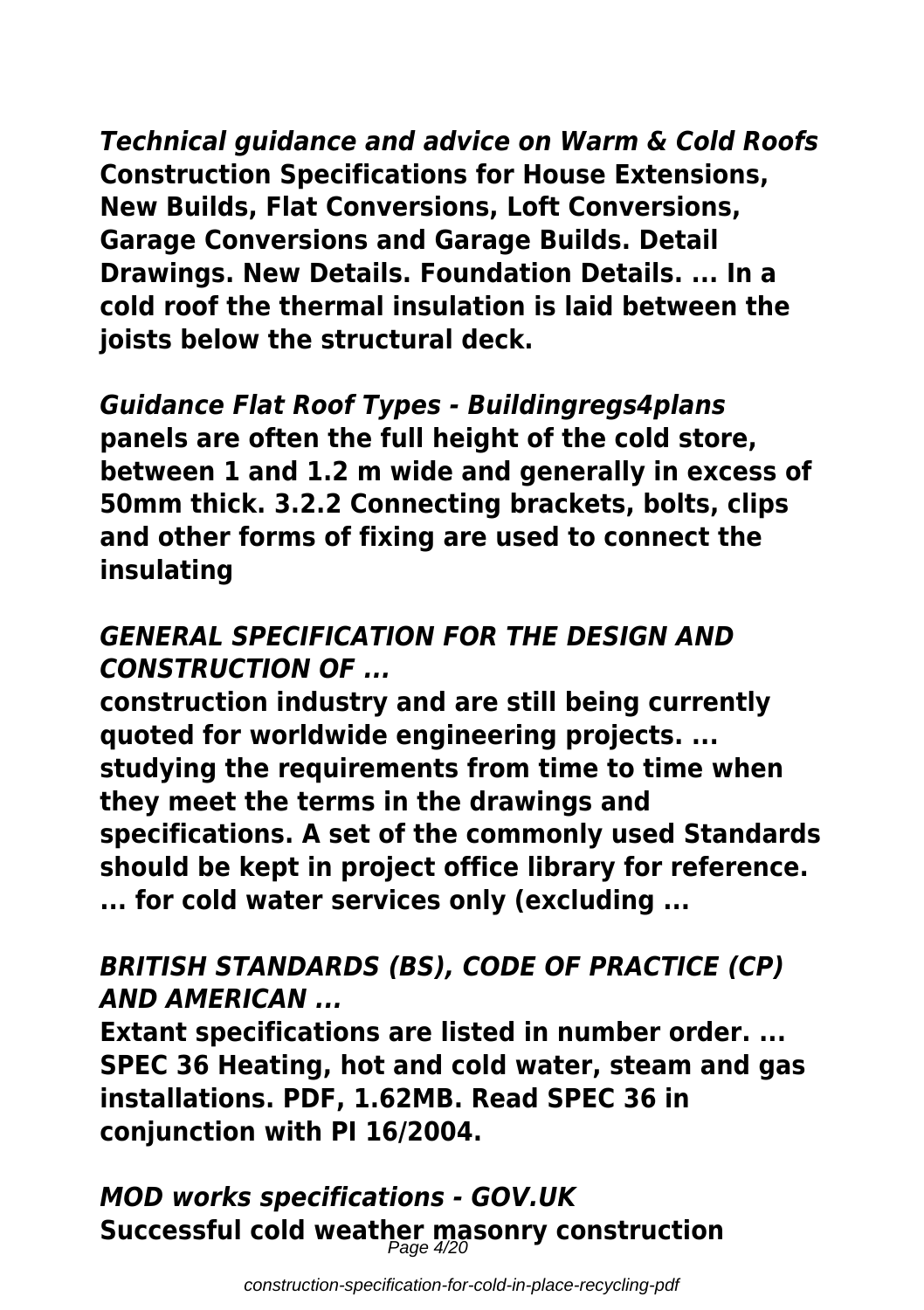**requires knowledge of code requirements, workforce and planning capabilities, along with the capacity to be flexible and innovative. Building codes mandate certain procedures when constructing masonry during cold weather when the ambient air temperature is 400F and below. The requirements**

#### *Cold Weather Masonry Construction*

**Cold deck roofs are not recommended for new work, and actually banned in Scotland. Cross-Ventilation To help disperse the moisture vapour, the building regulations require cross ventilation to be provided in the form of a 50mm air gap between the deck and the insulation and continuous gap of about 25mm at the eaves.**

#### *Guidance Flat Roof Condensation - Buildingregs4plans*

**A cold weather masonry construction and protection plan must be provided as a project submittal if job site temperatures are anticipated to drop below 40 ° F at any time during the masonry installation. With unanticipated delays, even a job that was supposed to be completed prior to Fall can easily slip below this target temperature.**

#### *Cold Weather Masonry Construction*

**ATB Cold Projects design & build, refurbish & extend - chill or cold stores precisely to the individual needs of your business. We provide all the disciplines necessary to design & manage all cold store construction projects from small modular units to large distribution centre and packaging facilities. We offer a full site survey & free quotation - whether you** Page 5/20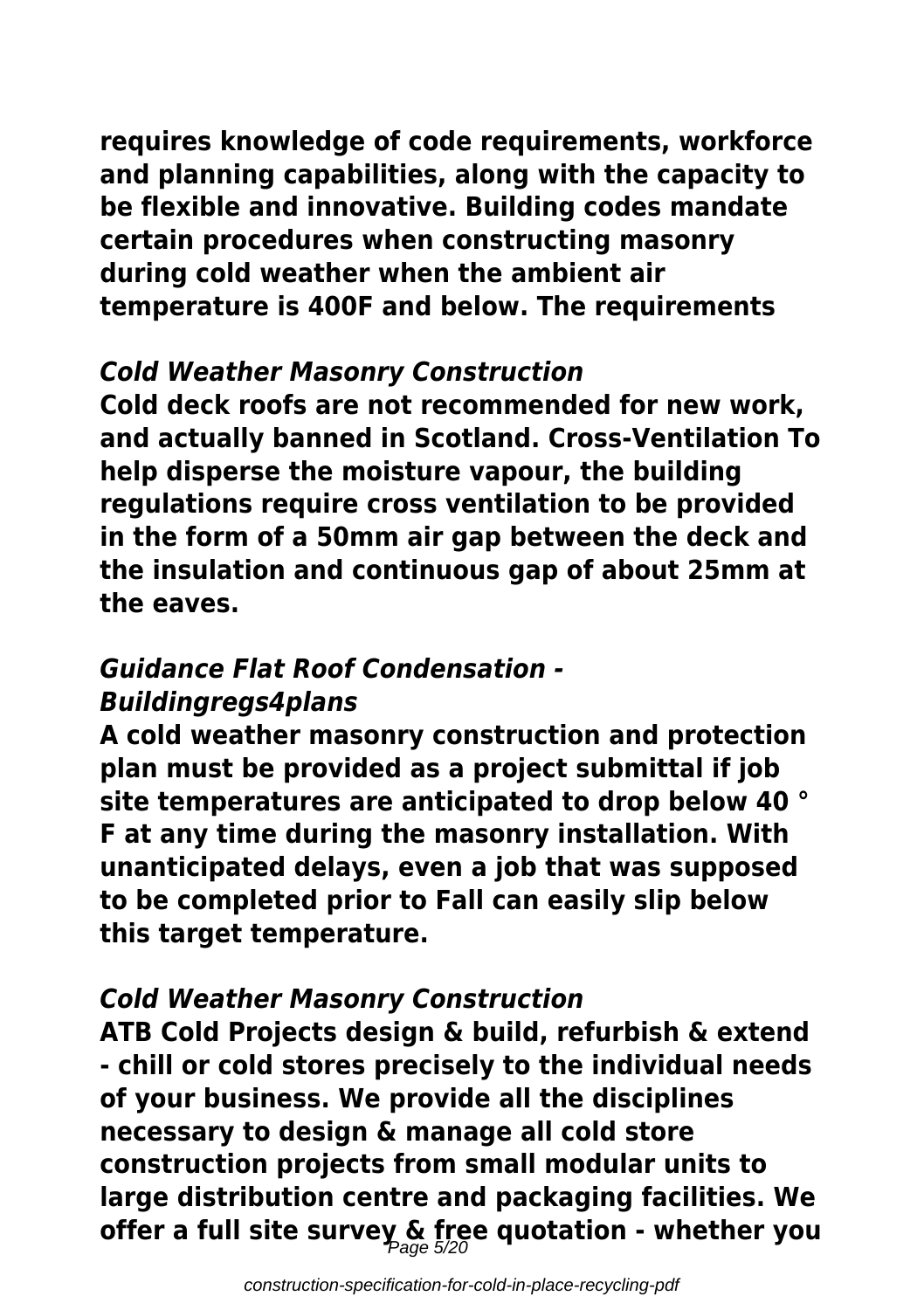**are looking for a turnkey cold ...**

#### *Cold Store Construction Services | UK | ATB Cold Store ...*

**oriented specification, the references below shall be considered to be the OPSS listed, unless use of a provincial-oriented specification is specified in the Contract Documents. This specification refers to the following standards, specifications, or publications: Ontario Provincial Standard Specifications, Construction . OPSS 310 Hot Mix Asphalt**

#### *CONSTRUCTION SPECIFICATION FOR COLD IN-PLACE RECYCLED MIX*

**To ensure you get specification right and achieve the desired results from your roof refurbishment, here are our top 7 considerations: 1. Choose the right type of insulation board. When it comes to choosing an insulation board for your project, you need to consider a product that meets and exceeds performance requirements.**

#### *Specification considerations for pitched roof refurbishments*

**Document Status. Current Supplement. Civil & Structural Supplement. Series. Report. Abstract. An extension of TRL386 Design guide and specification for structural maintenance of highway pavements by cold in situ recycling, the pavement design and material specification guidance in this report encourages cold recycling, covering material design, site evaluation and end product specification.**

*Guide to the use and specification of cold recycled ...* Page 6/20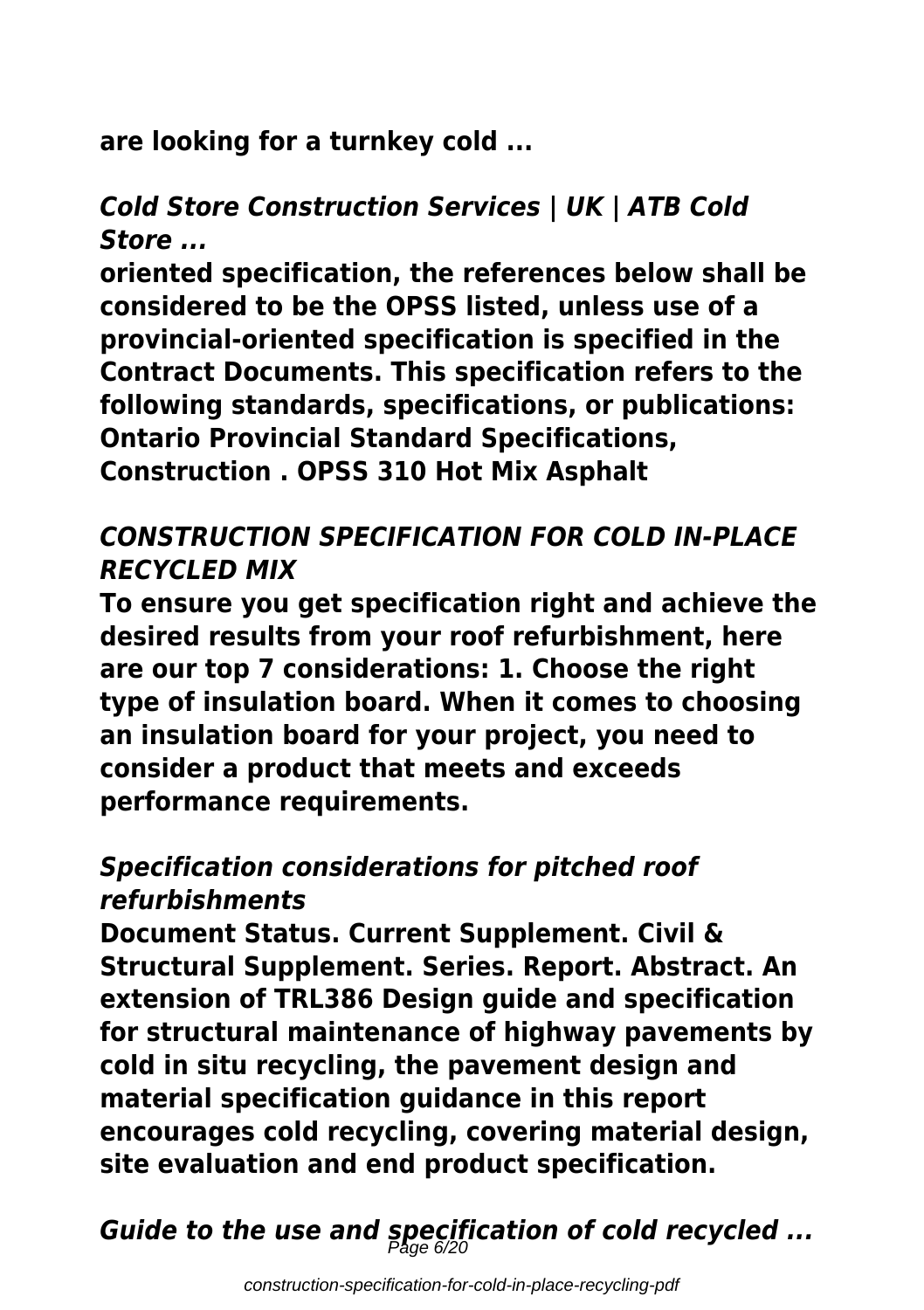**The purpose of a structural steelwork specification is to state what materials and products should be used and how work (fabrication and erection) should be carried out, in order to ensure that the completed structure meets the designer's assumptions and the client's needs.Design standards, such as the Eurocodes, give design rules that are valid only if strength, dimensional accuracy and ...**

*Steelwork specification - SteelConstruction.info* **Cold-formed steel, especially in the form of thin gauge sheets, is commonly used in the construction industry for structural or non-structural items such as columns, beams, joists, studs, floor decking, builtup sections and other components. Such uses have become more and more popular in the US since their standardization in 1946.**

*A cold weather masonry construction and protection plan must be provided as a project submittal if job site temperatures are anticipated to drop below 40 ° F at any time during the masonry installation. With unanticipated delays, even a job that was supposed to be completed prior to Fall can easily slip below this target temperature. BRITISH STANDARDS (BS), CODE OF PRACTICE (CP) AND AMERICAN ... EXTENT OF INSULATION - Cold Thermal Insulation Specification. 1) Insulation around*

Page 7/20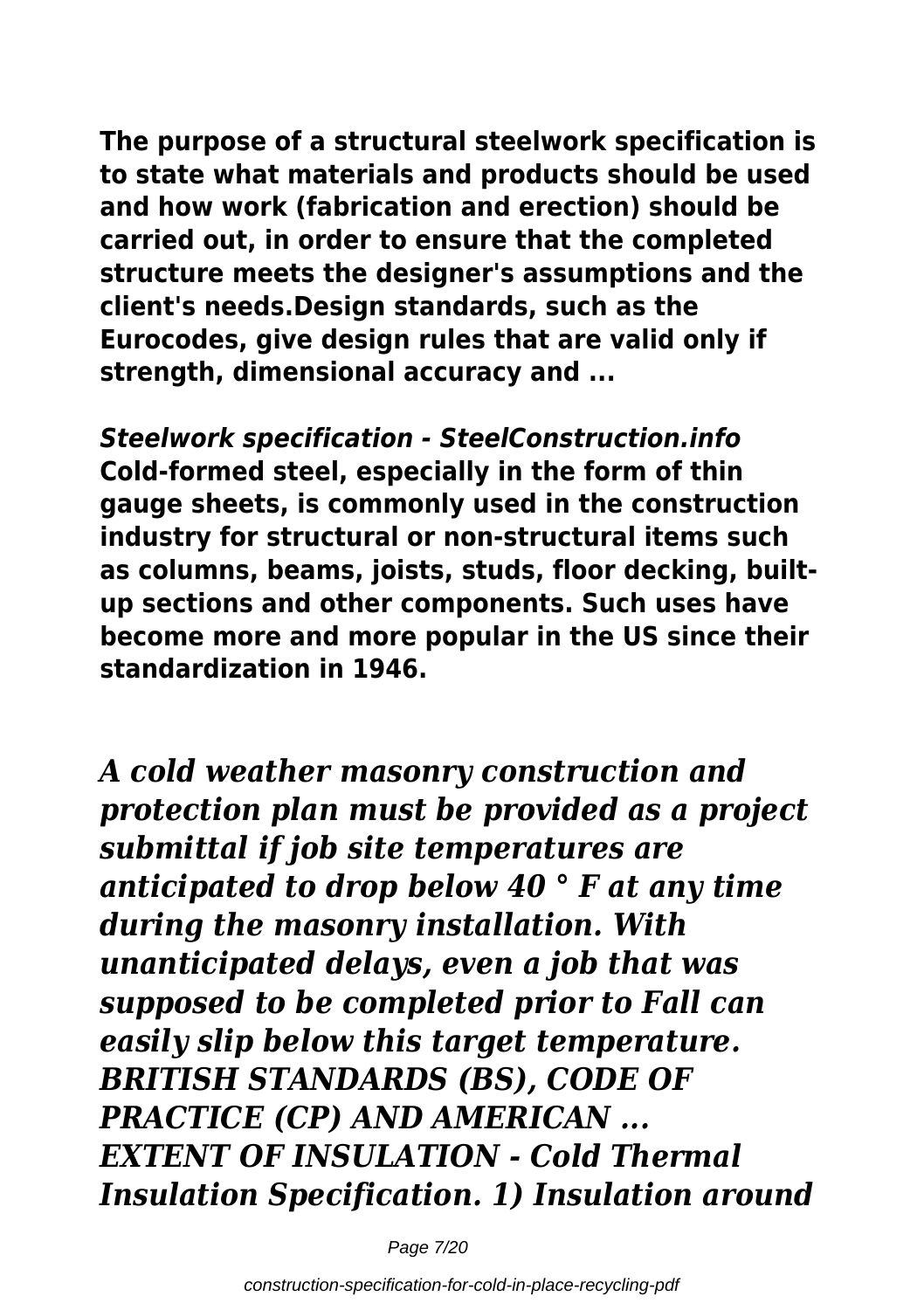*valves and instrument shall be provided so that insulation does not interfere its operation. 2) All pipes, valves, flanges, and fittings shall be insulated. 3) Valves shall be insulated up to the packing gland. Steelwork specification - SteelConstruction.info*

Construction Specifications for House Extensions, New Builds, Flat Conversions, Loft Conversions, Garage Conversions and Garage Builds. Detail Drawings. New Details. Foundation Details. ... In a cold roof the thermal insulation is laid between the joists below the structural deck.

To ensure you get specification right and achieve the desired results from your roof refurbishment, here are our top 7 considerations: 1. Choose the right type of insulation board. When it comes to choosing an insulation board for your project, you need to consider a product that meets and exceeds performance requirements.

How To Write A Project Specification details of building specification / contractor specification

reading structural drawings 1 Construction Project Specification | CSI MasterFormat specification Working Together: Coordinating Drawings and SpeesTypes and Uses of Construction Specifications Specifications -

Page 8/20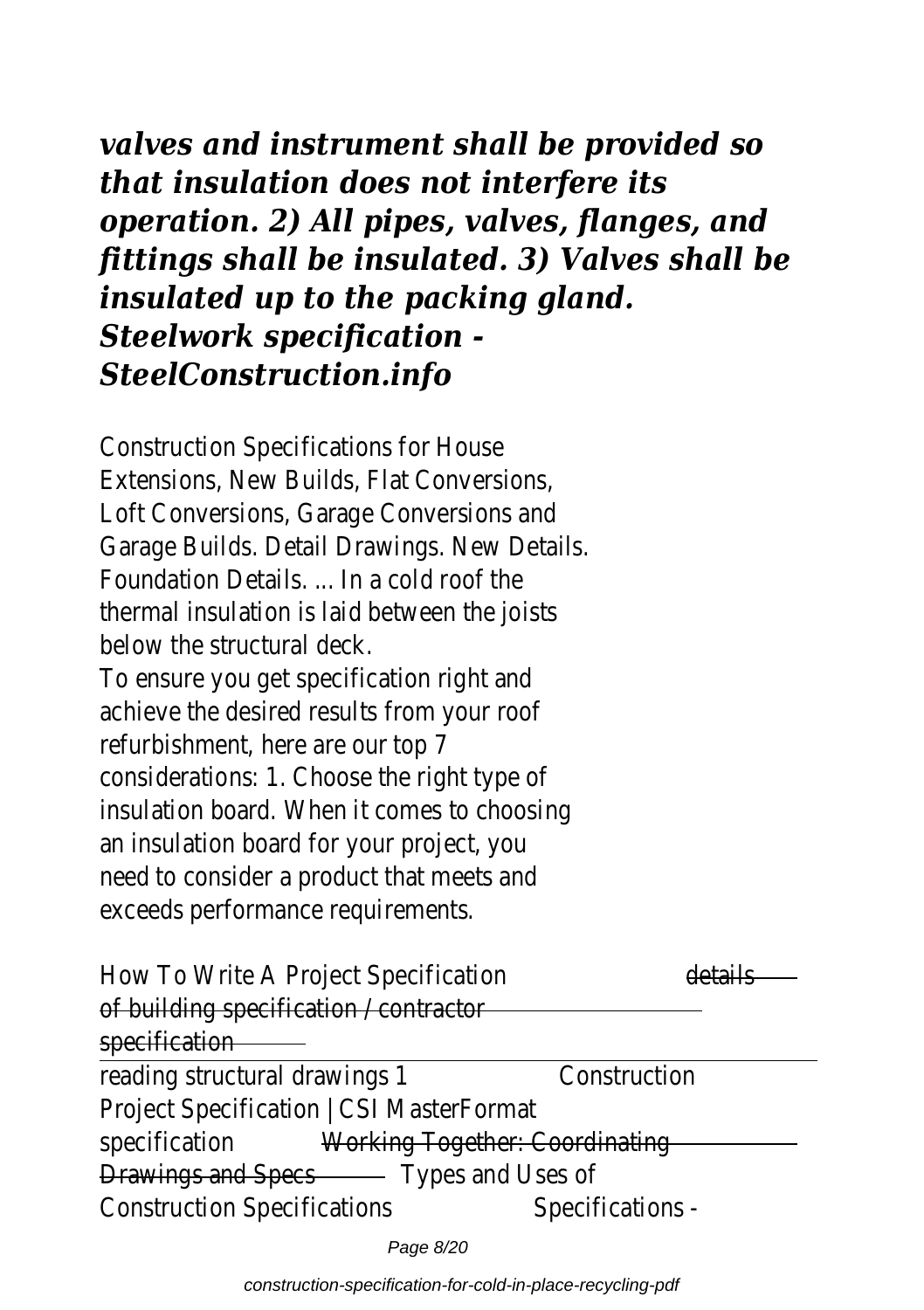#### Unit 6 Specification Types | ARE Live - Construction Documents and Services The Ultimate Guide To Tire Sidewalls - How Good Are Your Tires? Construction Estimating and Bidding Training IRC MoRTH Specifications for Road Work Master the building code in 20 minutes! Calculating Hourly Rates for a Contractor or Small Business What is retainage in construction? [best practice + recovery options 2020] Measure pitch/grade/slope/taper Asphalt Paving Inspection (Part 1) Introduction to Using an Architect and Engineers Scale 7. Risks involved in Construction | Habibi Coin How To Calculate Work In Progress For A Construction Compan Different types of Estimation in

Building construction How To: Reading Construction Blueprints \u0026 Plans | #1 How to Measure Bodies \u0026 Clothes (What is a Spec Sheet?)

SPECIFICATIONS FOR FIRST CLASS BUILDING Standard Construction Specifications Manual J Load Calculations for Heating \u0026 Cooling What is in a Specification Book for a Custom Home or Whole House Remode mportant tables of morth 5th edition you must know CSI MasterformatMpsc Civil Pre

2020||Specifications for Building Bricks/(IS 1077 :1992) Construction Specification For Cold In

EXTENT OF INSULATION - Cold Thermal Insulation Specification. 1) Insulation around valves and instrument shall be

Page 9/20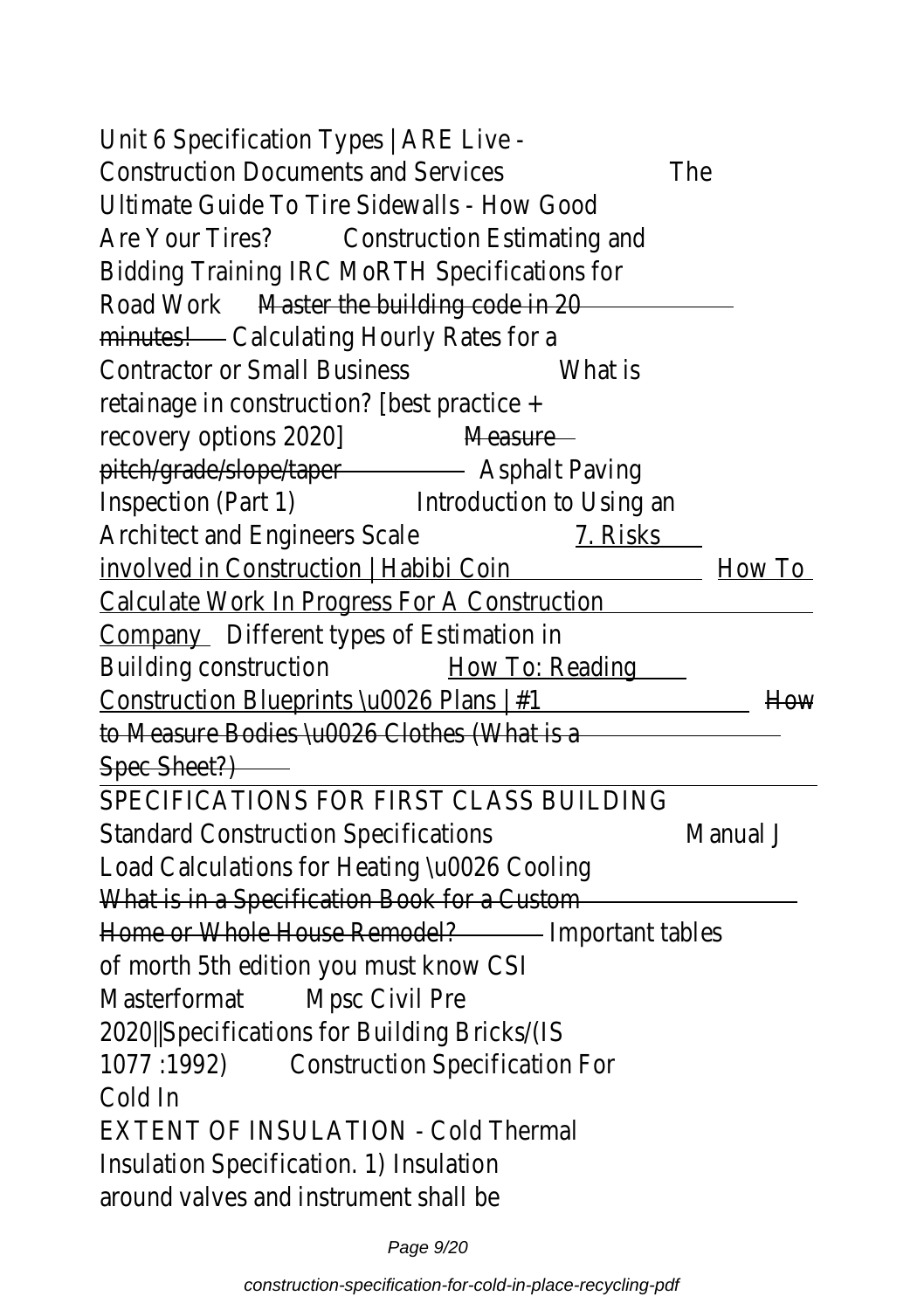provided so that insulation does not interfere its operation. 2) All pipes, valves, flanges, and fittings shall be insulated. 3) Valves shall be insulated up to the packing gland.

Cold Thermal Insulation Specification Cold Deck – The thickness of insulation required will vary depending on the material you decide to use and the manufacturer's specification. A ventilation gap, usually 50mm, should be provided between the top of the insulation and underside of the roof covering to allow the air to flow across.

Building Regulations: New Roofs - Thermal resistance ...

For the purpose of this specification, the following definitions apply: CL mix means cold mixed, cold laid, open or dense graded bituminous mix. Fat Spot means an area of pavement substantially blacker than the surrounding pavement. Segregation means a condition of the pavement characterized by areas with comparatively coarser or finer

CONSTRUCTION SPECIFICATION FOR COLD MIXED, COLD LAID, OPEN ...

Cold store floors Early age thermal shrinkage of cold store floors can be reduced by following a programme of cooling the enclosed environment to the operating temperature. The Second Edition (2007) of the IACSC Guide 'Guidelines for the Design, Construction, 2013.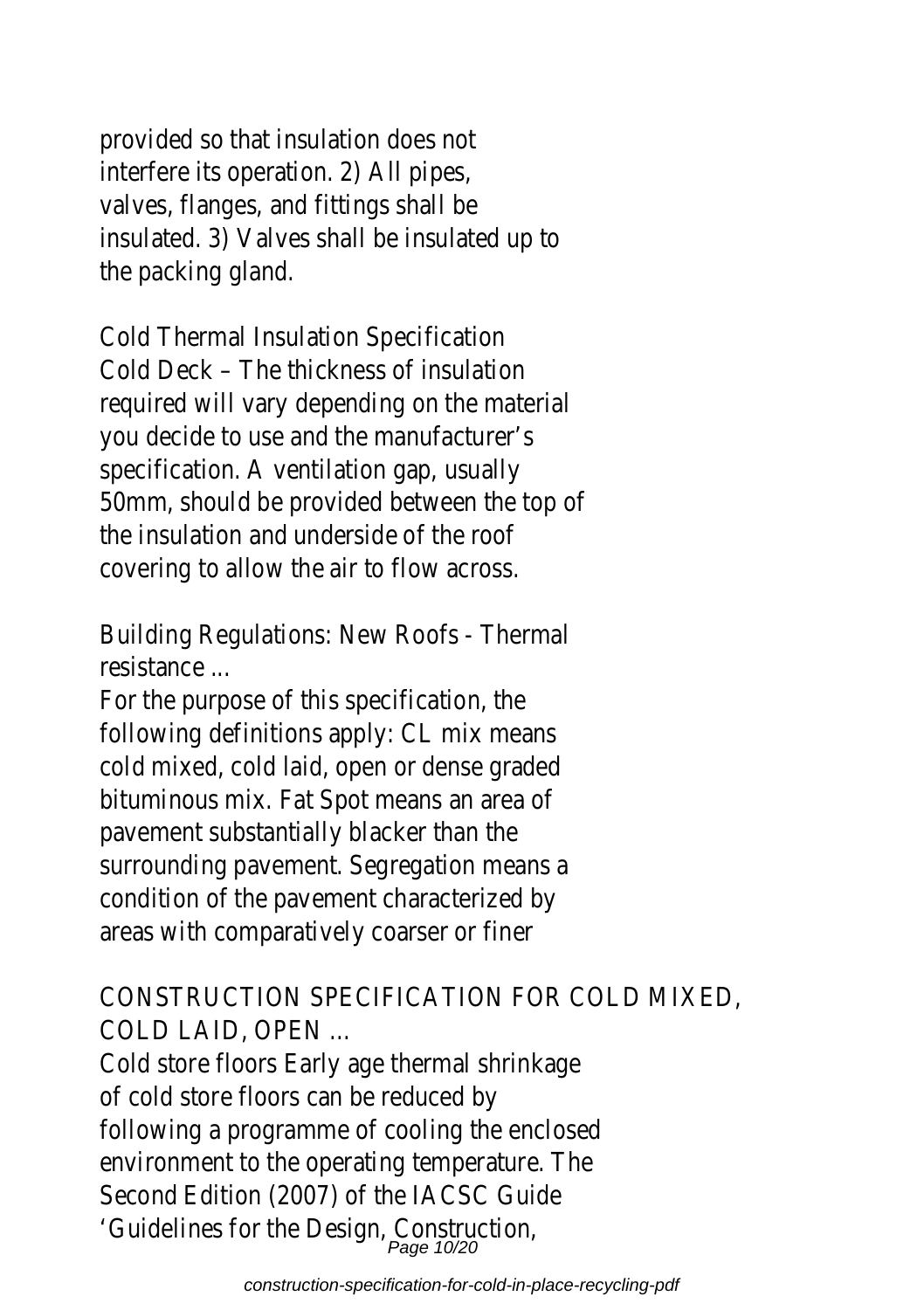Specification and Fire Management of Insulated Envelopes for Temperature Controlled Environments' suggests the following programme:

### Cold store floors

Download Technical datasheets and 3 part specifications for Cold Storage Rooms with SmartBuilding Index, the resource construction industry professionals rely on to help with critical decision-making (CSI MasferFormat Division 13 21 26) CMD Group is a ConstructConnect® company.

Cold Storage Rooms Technical Specifications • Cold Deck Flat Roof The thickness of insulation required will vary depending on the material you decide to use and the manufacturer's specification. A ventilation gap, usually 50mm, should be...

Technical guidance and advice on Warm & Cold Roofs

Construction Specifications for House Extensions, New Builds, Flat Conversions, Loft Conversions, Garage Conversions and Garage Builds. Detail Drawings. New Details. Foundation Details. ... In a cold roof the thermal insulation is laid between the joists below the structural deck.

Guidance Flat Roof Types - Buildingregs4plans panels are often the full height of the cold store, between 1 and 1.2 m wide and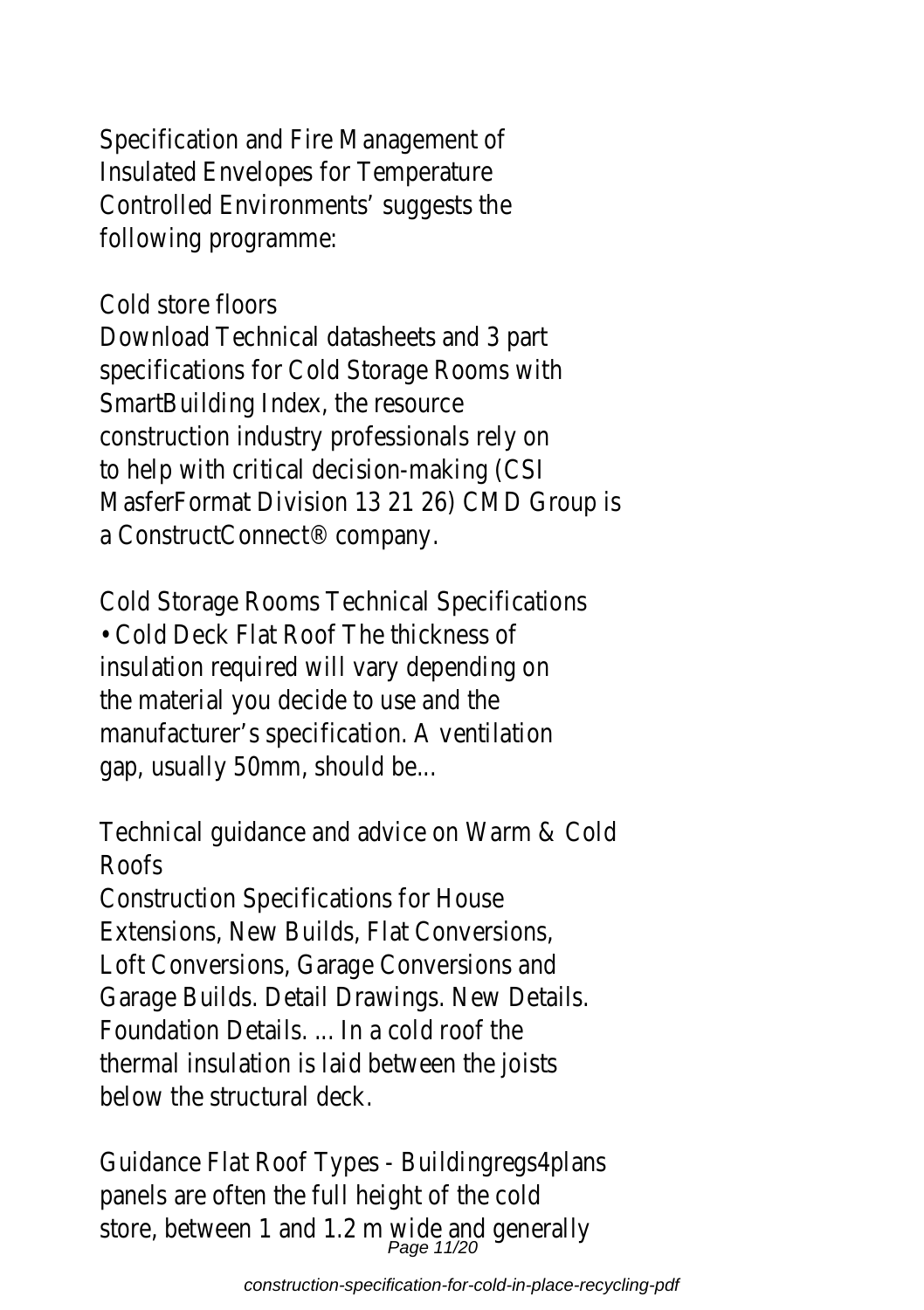in excess of 50mm thick. 3.2.2 Connecting brackets, bolts, clips and other forms of fixing are used to connect the insulating

GENERAL SPECIFICATION FOR THE DESIGN AND CONSTRUCTION OF ...

construction industry and are still being currently quoted for worldwide engineering projects. ... studying the requirements from time to time when they meet the terms in the drawings and specifications. A set of the commonly used Standards should be kept in project office library for reference. ... for cold water services only (excluding ...

BRITISH STANDARDS (BS), CODE OF PRACTICE (CP) AND AMERICAN ...

Extant specifications are listed in number order. ... SPEC 36 Heating, hot and cold water, steam and gas installations. PDF, 1.62MB. Read SPEC 36 in conjunction with PI 16/2004.

MOD works specifications - GOV.UK Successful cold weather masonry construction requires knowledge of code requirements, workforce and planning capabilities, along with the capacity to be flexible and innovative. Building codes mandate certain procedures when constructing masonry during cold weather when the ambient air temperature is 400F and below. The requirements

Cold Weather Masonry Construction of the Mass of the Mage 12/20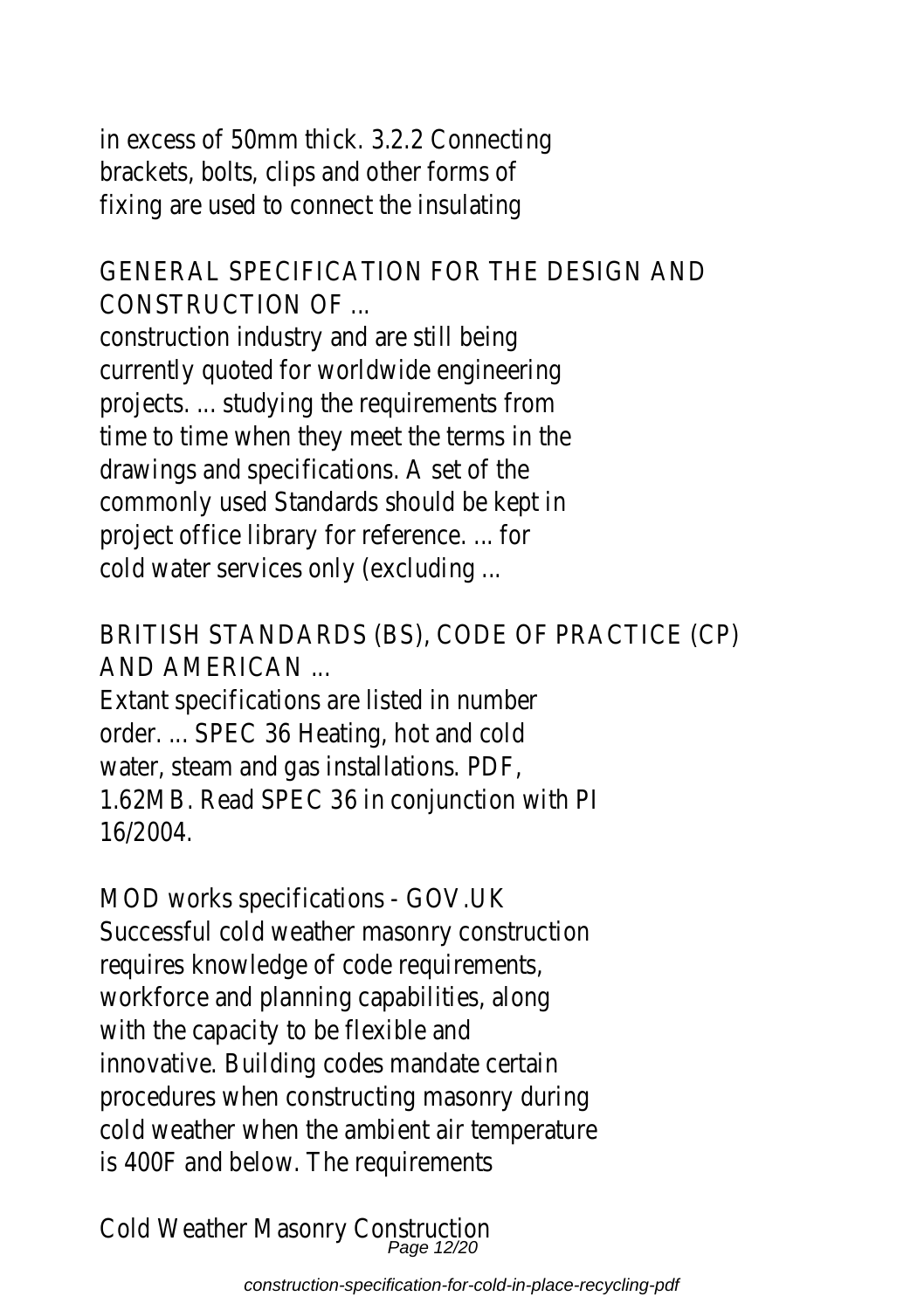Cold deck roofs are not recommended for new work, and actually banned in Scotland. Cross-Ventilation To help disperse the moisture vapour, the building regulations require cross ventilation to be provided in the form of a 50mm air gap between the deck and the insulation and continuous gap of about 25mm at the eaves.

Guidance Flat Roof Condensation -

Buildingregs4plans

A cold weather masonry construction and protection plan must be provided as a project submittal if job site temperatures are anticipated to drop below 40 ° F at any time during the masonry installation. With unanticipated delays, even a job that was supposed to be completed prior to Fall can easily slip below this target temperature.

Cold Weather Masonry Construction ATB Cold Projects design & build, refurbish & extend - chill or cold stores precisely to the individual needs of your business. We provide all the disciplines necessary to design & manage all cold store construction projects from small modular units to large distribution centre and packaging facilities. We offer a full site survey & free quotation - whether you are looking for a turnkey cold ...

Cold Store Construction Services | UK | ATB Cold Store ...

Page 13/20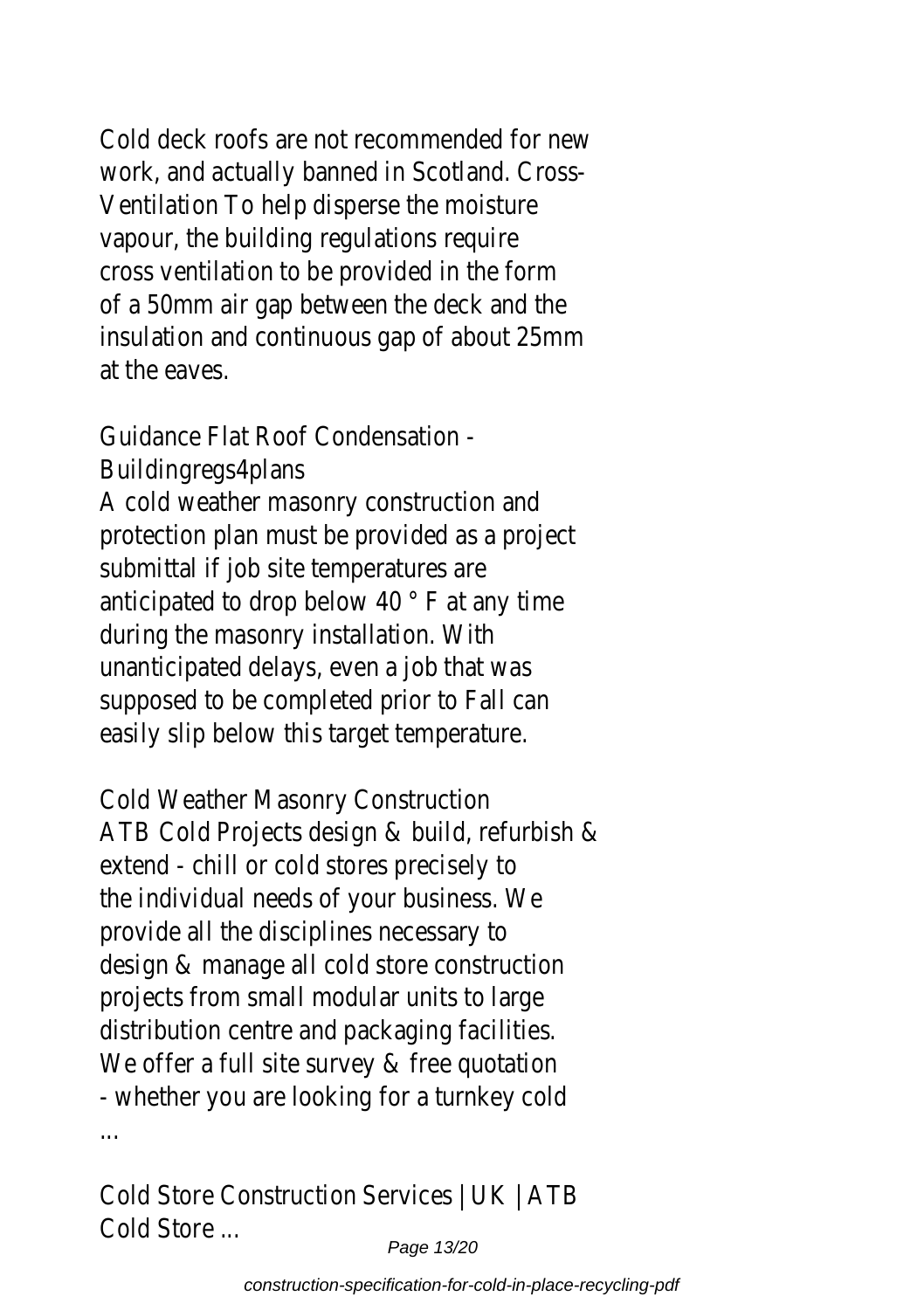oriented specification, the references below shall be considered to be the OPSS listed, unless use of a provincial-oriented specification is specified in the Contract Documents. This specification refers to the following standards, specifications, or publications: Ontario Provincial Standard Specifications, Construction . OPSS 310 Hot Mix Asphalt

CONSTRUCTION SPECIFICATION FOR COLD IN-PLACE RECYCLED MIX

To ensure you get specification right and achieve the desired results from your roof refurbishment, here are our top 7 considerations: 1. Choose the right type of insulation board. When it comes to choosing an insulation board for your project, you need to consider a product that meets and exceeds performance requirements.

Specification considerations for pitched roof refurbishments

Document Status. Current Supplement. Civil & Structural Supplement. Series. Report.

Abstract. An extension of TRL386 Design guide and specification for structural maintenance of highway pavements by cold in situ recycling, the pavement design and material specification guidance in this report encourages cold recycling, covering material design, site evaluation and end product specification.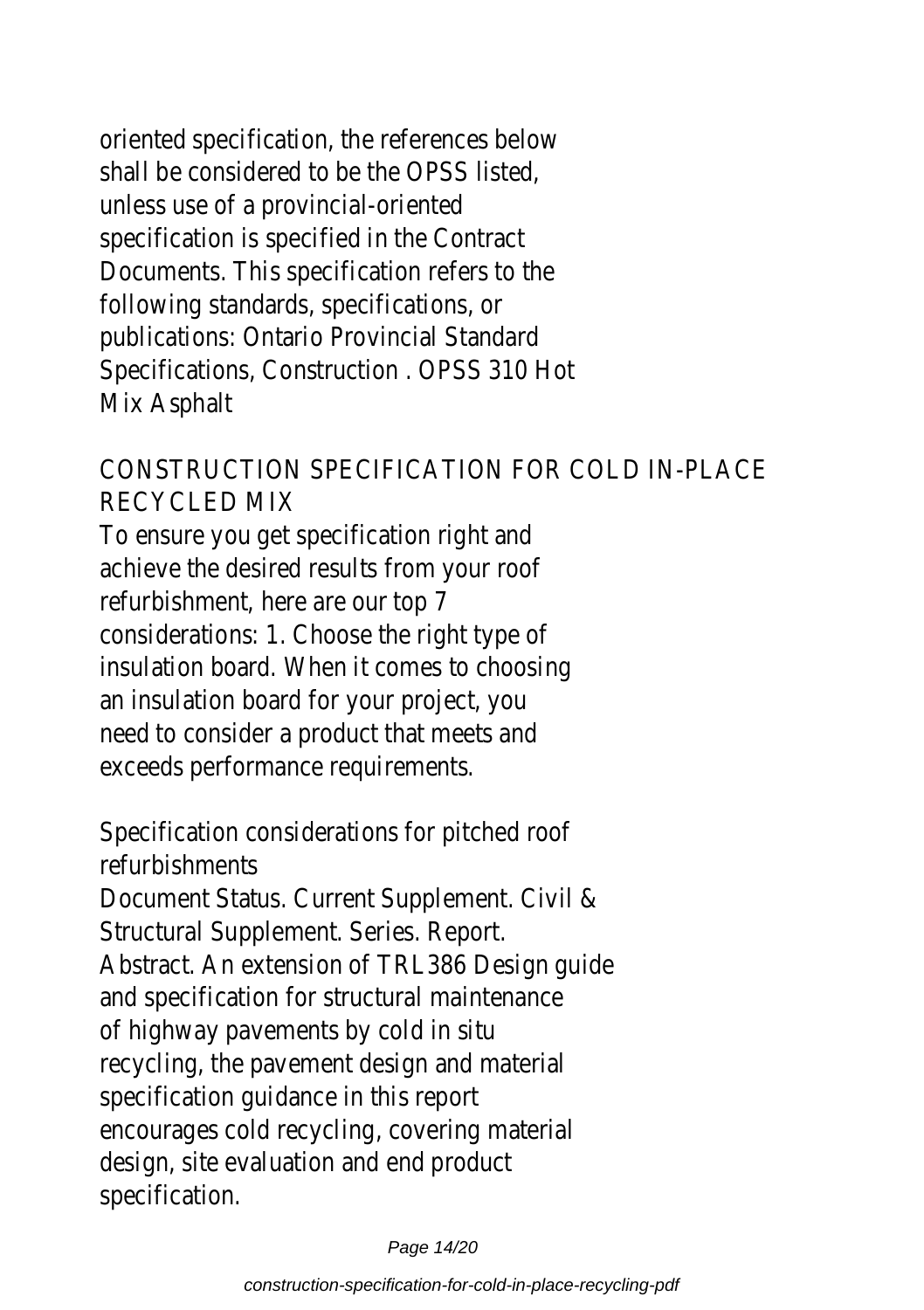Guide to the use and specification of cold recycled ...

The purpose of a structural steelwork specification is to state what materials and products should be used and how work (fabrication and erection) should be carried out, in order to ensure that the completed structure meets the designer's assumptions and the client's needs.Design standards, such as the Eurocodes, give design rules that are valid only if strength, dimensional accuracy and ...

Steelwork specification -

SteelConstruction.info

Cold-formed steel, especially in the form of thin gauge sheets, is commonly used in the construction industry for structural or nonstructural items such as columns, beams, joists, studs, floor decking, built-up sections and other components. Such uses have become more and more popular in the US since their standardization in 1946.

The purpose of a structural steelwork specification is to state what materials and products should be used and how work (fabrication and erection) should be carried out, in order to ensure that the completed structure meets the designer's assumptions and the client's needs.Design standards, such as the Eurocodes, give design rules that are valid only if strength, dimensional a<br>Page 15/20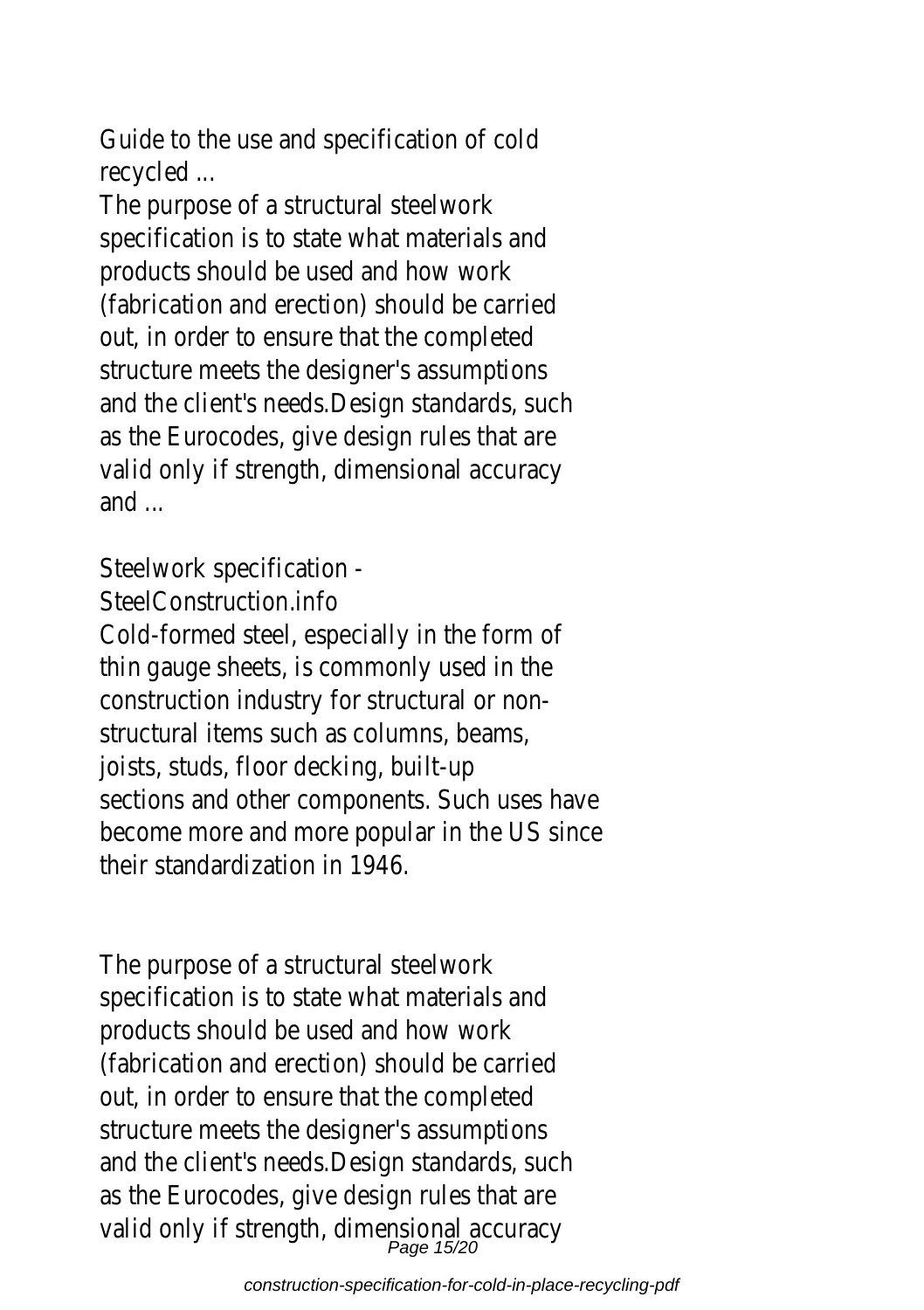and ...

GENERAL SPECIFICATION FOR THE DESIGN AND CONSTRUCTION OF ...

• Cold Deck Flat Roof The thickness of insulation required will vary depending on the material you decide to use and the manufacturer's specification. A ventilation gap, usually 50mm, should be... Cold Weather Masonry Construction Cold Storage Rooms Technical Specifications

*Download Technical datasheets and 3 part specifications for Cold Storage Rooms with SmartBuilding Index, the resource construction industry professionals rely on to help with critical decision-making (CSI MasferFormat Division 13 21 26) CMD Group is a ConstructConnect® company. ATB Cold Projects design & build, refurbish & extend chill or cold stores precisely to the individual needs of your business. We provide all the disciplines necessary to design & manage all cold store construction projects from small modular units to large distribution centre and packaging facilities. We offer a full site survey & free quotation - whether you are looking for a turnkey cold ...*

*For the purpose of this specification, the following definitions apply: CL mix means cold mixed, cold laid, open or dense graded bituminous mix. Fat Spot means an area of pavement substantially blacker than the surrounding pavement. Segregation means a condition* Page 16/20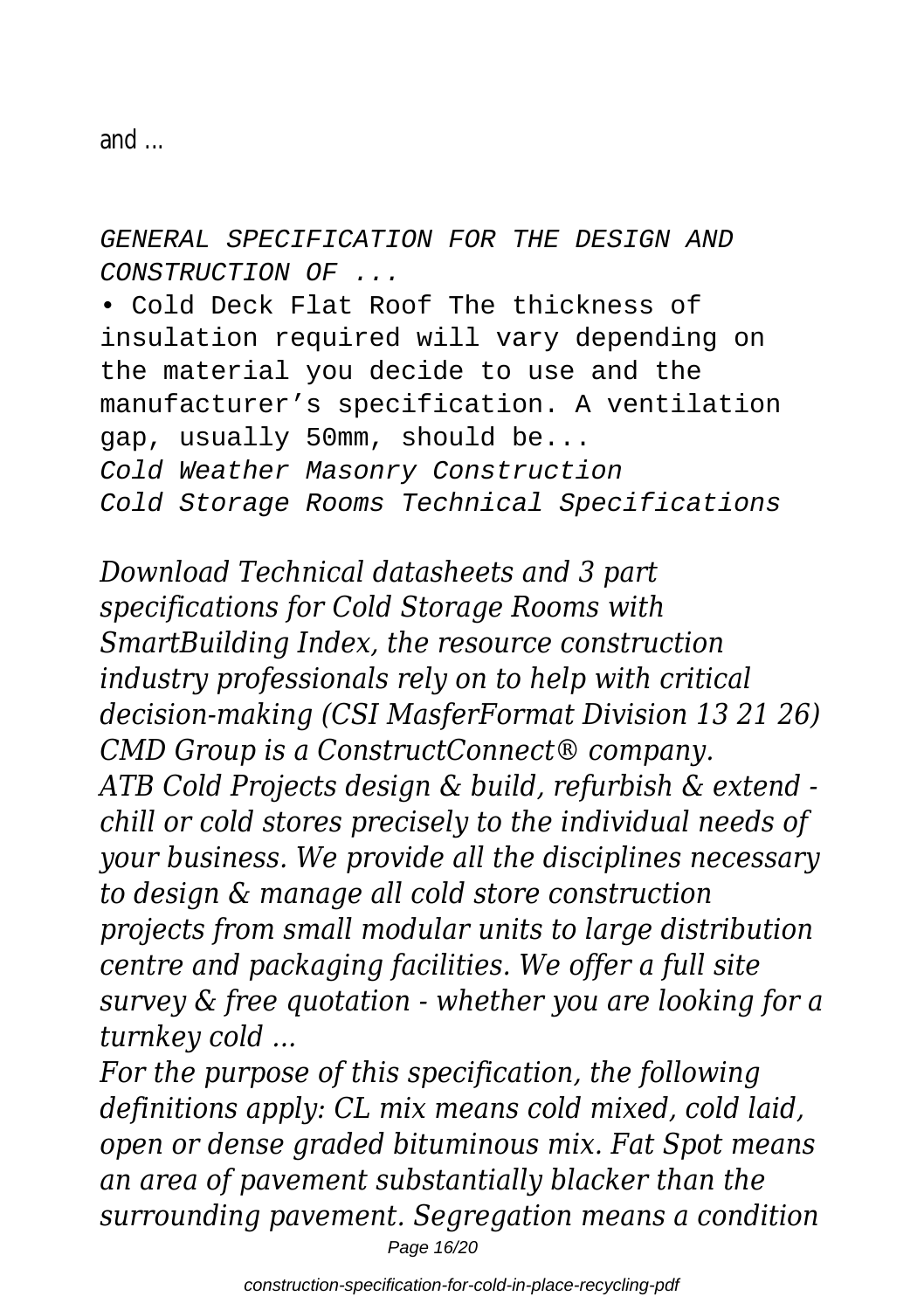*of the pavement characterized by areas with comparatively coarser or finer Building Regulations: New Roofs - Thermal resistance ...*

#### *How To Write A Project Specification* **details of building specification / contractor specification**

**reading structural drawings 1***Construction Project Specification | CSI MasterFormat specification* **Working Together: Coordinating Drawings and Specs** *Types and Uses of Construction Specifications* **Specifications - Unit 6 Specification Types | ARE Live - Construction Documents and Services The Ultimate Guide To Tire Sidewalls - How Good Are Your Tires? Construction Estimating and Bidding Training IRC MoRTH Specifications for Road Work Master the building code in 20 minutes! Calculating Hourly Rates for a Contractor or Small Business What is retainage in construction? [best practice + recovery options 2020] Measure pitch/grade/slope/taper Asphalt Paving Inspection (Part 1) Introduction to Using an Architect and Engineers Scale 7. Risks involved in Construction | Habibi Coin How To Calculate Work In Progress For A Construction Company Different types of Estimation in Building construction How To: Reading Construction Blueprints \u0026 Plans | #1 How to Measure Bodies \u0026 Clothes (What is a Spec Sheet?)**

**SPECIFICATIONS FOR FIRST CLASS BUILDING Standard Construction Specifications** *Manual J Load Calculations for Heating \u0026 Cooling* **What is in a Specification Book for a Custom Home or Whole House Remodel? Important tables of morth 5th edition you must know CSI Masterformat Mpsc Civil Pre 2020||Specifications for Building Bricks/(IS 1077 :1992)** *Construction Specification For Cold In*

Page 17/20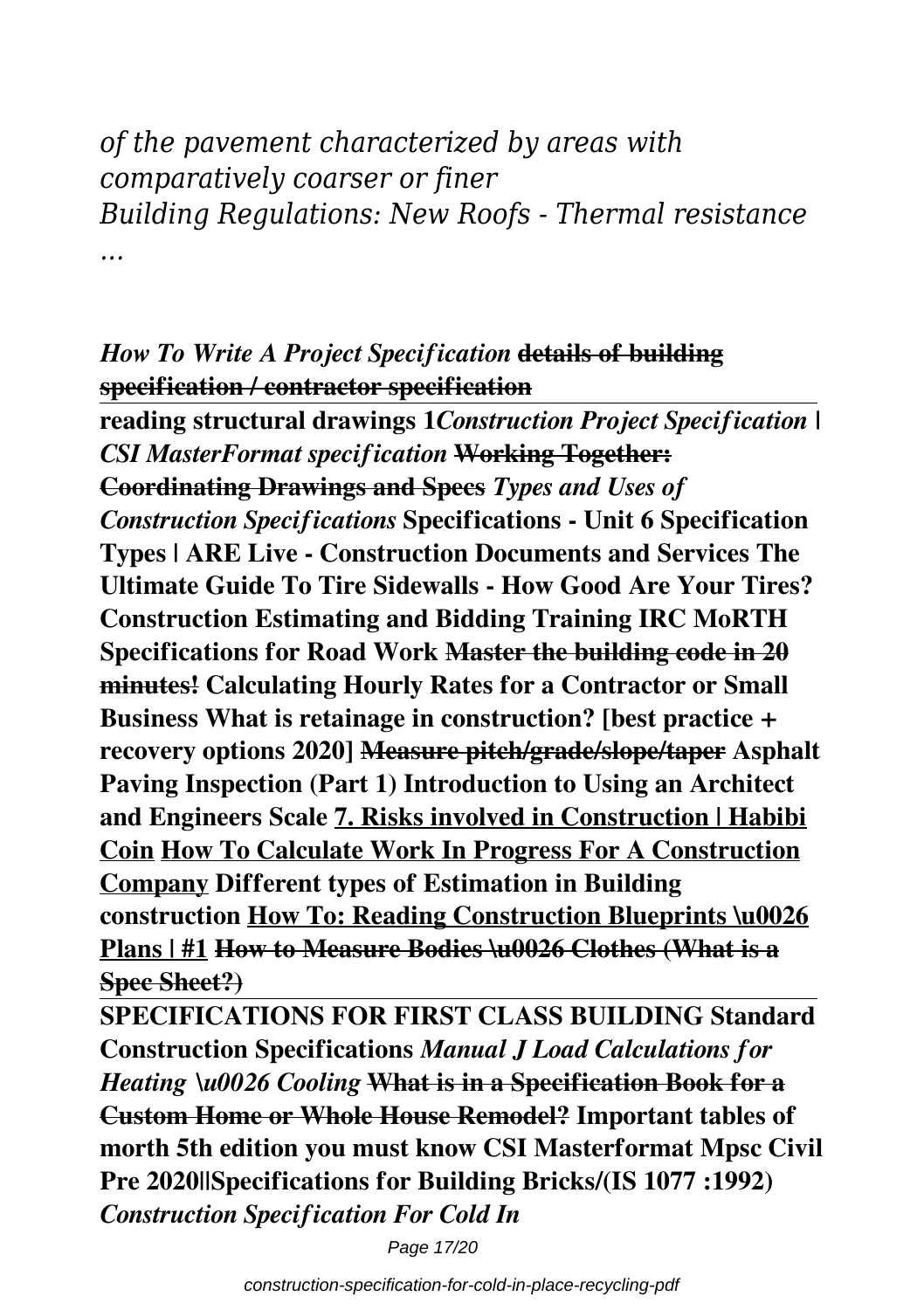#### *Cold Thermal Insulation Specification*

**Extant specifications are listed in number order. ... SPEC 36 Heating, hot and cold water, steam and gas installations. PDF, 1.62MB. Read SPEC 36 in conjunction with PI 16/2004.** *Cold store floors*

*Cold deck roofs are not recommended for new work, and actually banned in Scotland. Cross-Ventilation To help disperse the moisture vapour, the building regulations require cross ventilation to be provided in the form of a 50mm air gap between the deck and the insulation and continuous gap of about 25mm at the eaves.*

*construction industry and are still being currently quoted for worldwide engineering projects. ... studying the requirements from time to time when they meet the terms in the drawings and specifications. A set of the commonly used Standards should be kept in project office library for reference. ... for cold water services only (excluding ...*

*Cold Store Construction Services | UK | ATB Cold Store ...*

## *CONSTRUCTION SPECIFICATION FOR COLD IN-PLACE RECYCLED MIX*

Guidance Flat Roof Types - Buildingregs4plans

Successful cold weather masonry construction requires knowledge of code requirements, workforce and pla capabilities, along with the capacity to be flexible are

Page 18/20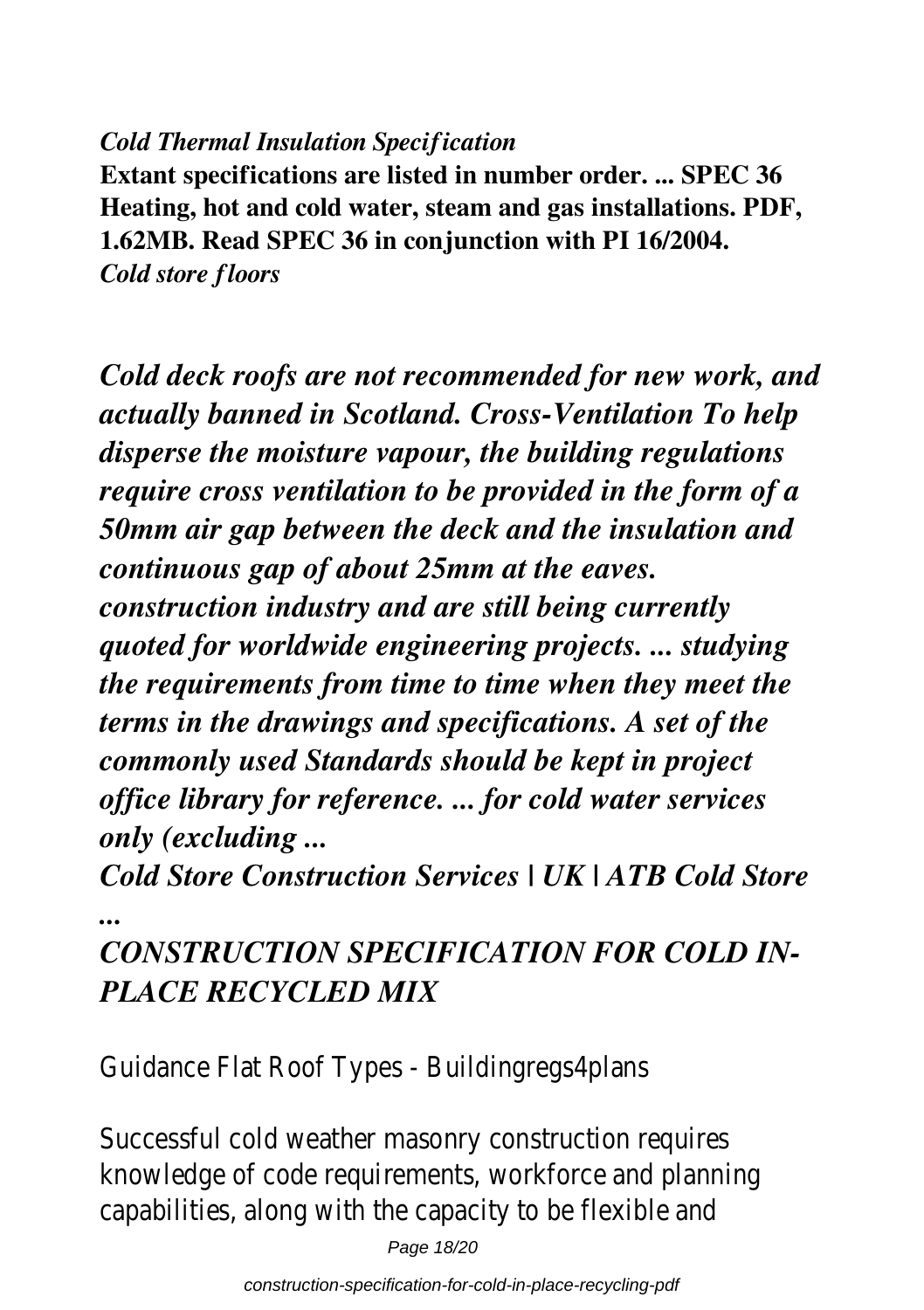innovative. Building codes mandate certain procedur when constructing masonry during cold weather wh ambient air temperature is 400F and below. The requirements

Specification considerations for pitched roof refurbi

panels are often the full height of the cold store, betwe 1.2 m wide and generally in excess of 50mm thick. 3.2.2 Connecting brackets, bolts, clips and other forms of fixing used to connect the insulating

Technical guidance and advice on Warm & Cold Roofs oriented specification, the references below shall be considered to be the OPSS listed, unless use of a provincial-oriented specification is specified in the Contract Documents. This specification refers to the following standards, specification publications: Ontario Provincial Standard Specifications, Construction . OPSS 310 Hot Mix Asphalt

*CONSTRUCTION SPECIFICATION FOR COLD MIXED, COLD LAID, OPEN ...*

*MOD works specifications - GOV.UK Document Status. Current Supplement. Civil & Structural Supplement. Series. Report. Abstract. An extension of TRL386 Design guide and specification for structural maintenance of highway pavements by cold in situ recycling, the pavement design and material specification guidance in this report encourages cold recycling, covering material design, site evaluation and end product specification.*

Page 19/20